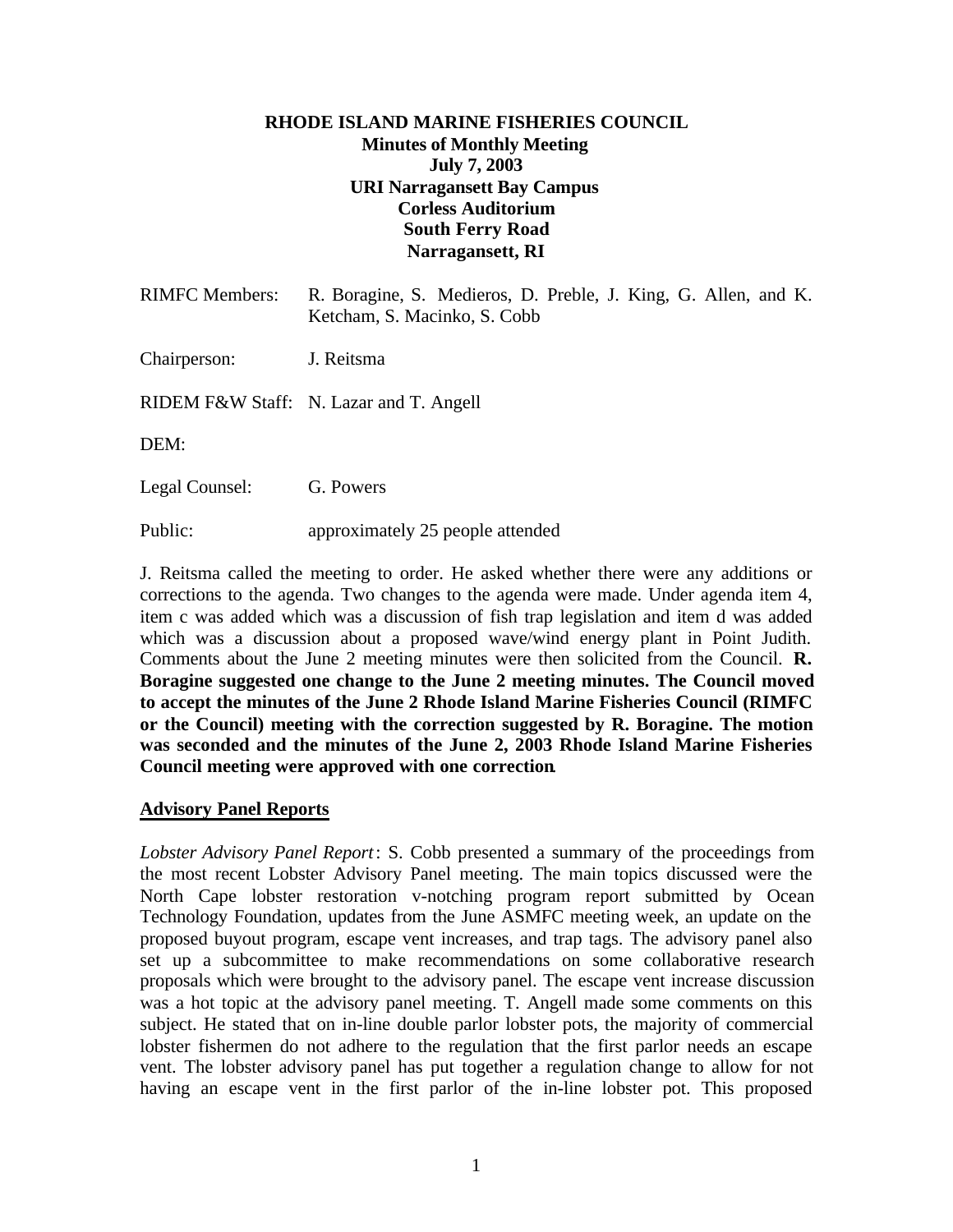regulation change had been passed out to the council. T. Angell commented that he couldn't say at this point whether not having this escape vent in the first parlor of an inline lobster pot increased mortality of lobsters in the pot. T. Angell also stated that he did not know what the Atlantic States Marine Fisheries Commissions (ASMFC) stance on the proposed regulations would be. T. Geary gave a statement in support of the regulation change stating that all of the lobsters entering a lobster pot move to the last parlor of the pot, therefore having an escape vent in the first parlor was unnecessary. M. Marchetti gave a statement that the majority of the lobster industry was not following the regulation in its current form. He also made a statement that his lobster pot maker refused to put an escape vent in the first parlor, stating that it weakened the lobster pot too much, thus compromising its ability to catch and contain lobsters. J. Reitsma requested that the Division draft a document summarizing the various arguments for the regulation change as well as including a Division's recommendation with regard to this issue.

#### **New Business**

*Proposal for new aquaculture operation*: N. Lazar presented the aquaculture application for Mr. Chris Claredon (File # 2003-05-044). N Lazar stated that it is an existing permit with a request to expand to a commercial operation. The applicant clarified N. Lazar's statement saying that it was a new application. R. Boragine gave a statement questioning the sufficiency of the Division of Fish and Wildlife (DFW) recommendation on the site, stating that the comments given by the DFW contained no statement of facts as to why they came up with their conclusion that the site was approved for an aquaculture operation. The entire Council agreed that they too would like a more detailed statement from the DFW. At the request of a Council member, the applicant offered to present a map showing where the proposed site was located. J. Reitsma stated that this would be addressed but did not feel the need to hold up the current application. G. Allen voiced a concern about a sewer pipe located in close proximity to the proposed site. J. Reitsma stated that the Council and DFW act in an advisory capacity to the Coastal Resource Management Council (CRMC) with regard to aquaculture site proposal effects on commercial and recreational fisheries and habitat issues, therefore they were not responsible for assessing the impacts of sewer pipes and other water quality issues. **The Council made a motion to approve the aquaculture application. The Council voted to approve the application, 6 in favor and two opposed.**

*Request to task tautog, summer flounder, and scup/black sea bass advisory panels with development of 2004 management plans*: N. Lazar asked the Council to authorize the DFW to set up several advisory panel meetings to discuss the current year management plan performance as well as to discuss ideas and proposals for 2004 fishery management plans. The specific advisory panels were scup/black sea bass, tautog, and summer flounder. The Council had not objections to authorizing DFW to hold a series of AP meetings during the next 2 months.

*Discussion about fish trap legislation*: S. Medeiros gave a review of the fish trap legislation proposal which had been previously submitted to the general assembly. He stated that this legislation had been withdrawn in lieu of a sub A, which requires the fish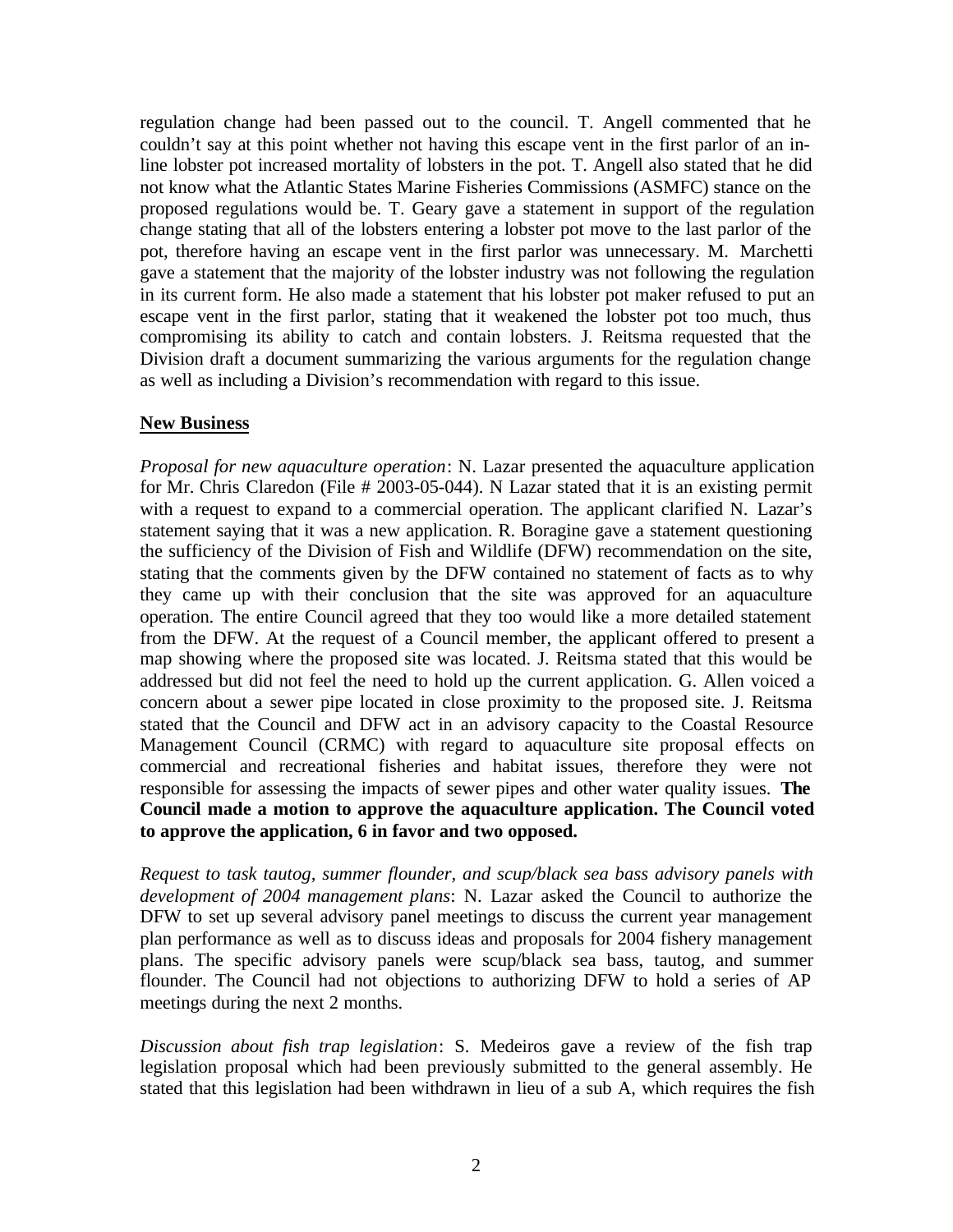traps to comply with Coast Guard regulations. The Council then had a discussion about forming an advisory panel to deal with fish trap related issues. **The Council made a motion to form a fish trap advisory panel which had K. Ketcham and G. Allen as co-chairmen and Brian Murphy as DFW staff. The motion was unanimously approved.**

*Discussion about the proposed wind/wave energy plant in Point Judith*: R. Boragine brought up a proposal to put in a wind power generating plant at Point Judith. He suggested drafting a letter from the Council opposing the proposal, namely because proposals to put other things in the same area had been denied due to conflicts with recreational fishing, therefore this conflict would still exist when putting a wind generated power plant in this area. **R. Boragine made a motion to draft a letter from the Council to the CRMC opposing a proposed wind/wave power generating plant.** D. Preble questioned whether there was an actual proposal put forward to build this power plant, he read the same article as R. Boragine and stated that he did not think that an actual proposal was put forward therefore he wasn't sure if the Council should preemptively oppose and therefore turn down the project. J. Reitsma stated that the council would not be turning the proposal down, that was the jurisdiction of CRMC, but what they could do is to draft a letter stating that the Council is aware of the proposal that will be going to the CRMC and that the Council has serious reservations about the project because of potential conflicts with other existing uses of the area. J. Reitsma also stated that this proposal would take significant review before being considered. G. Allen asked if the Council should wait until CRMC comes forward with the proposal before drafting the letter. J. Reitsma stated that CRMC would not necessarily come directly to the Council with the proposal therefore the Council would not be out of turn drafting the previously mentioned letter at the present time. S. Medeiros stated that he supported drafting a letter stating the Council's reservations about this proposal. J. Reitsma stated that DEM will draft a letter and bring it to the Council before sending it along to CRMC. **K. Ketcham seconded R. Boragine's motion. The Council unanimously approved drafting the letter asked for in the motion.**

# **Old Business**

*Draft of the groundfish relief fund survey*: J. Reitsma stated that he did not have a chance to review the draft of the survey and M. Grant was not present to speak to this issue. R. Boragine stated that he had hoped to get a copy of the draft survey to take back to some of the appropriate users to get there feedback on it. J. Reitsma read the draft letter that he had in his possession. K. Ketcham asked whether J. Reitsma knew how many of the surveys were to be sent out. N. Lazar stated that he will check on the actual number and get back to the Council at the next meeting. J. Reitsma submitted that this issue was not ready for action by the Council. An audience member asked to have a copy of the draft that J. Reitsma read from to look over. J. Reitsma stated that this letter was not ready to be disseminated to the public but he would have one sent to the individual when a draft copy was ready. **S. Medeiros made a motion to table the groundfish relief fund survey discussion. R. Boragine seconded the motion. The motion was unanimously approved by the Council.**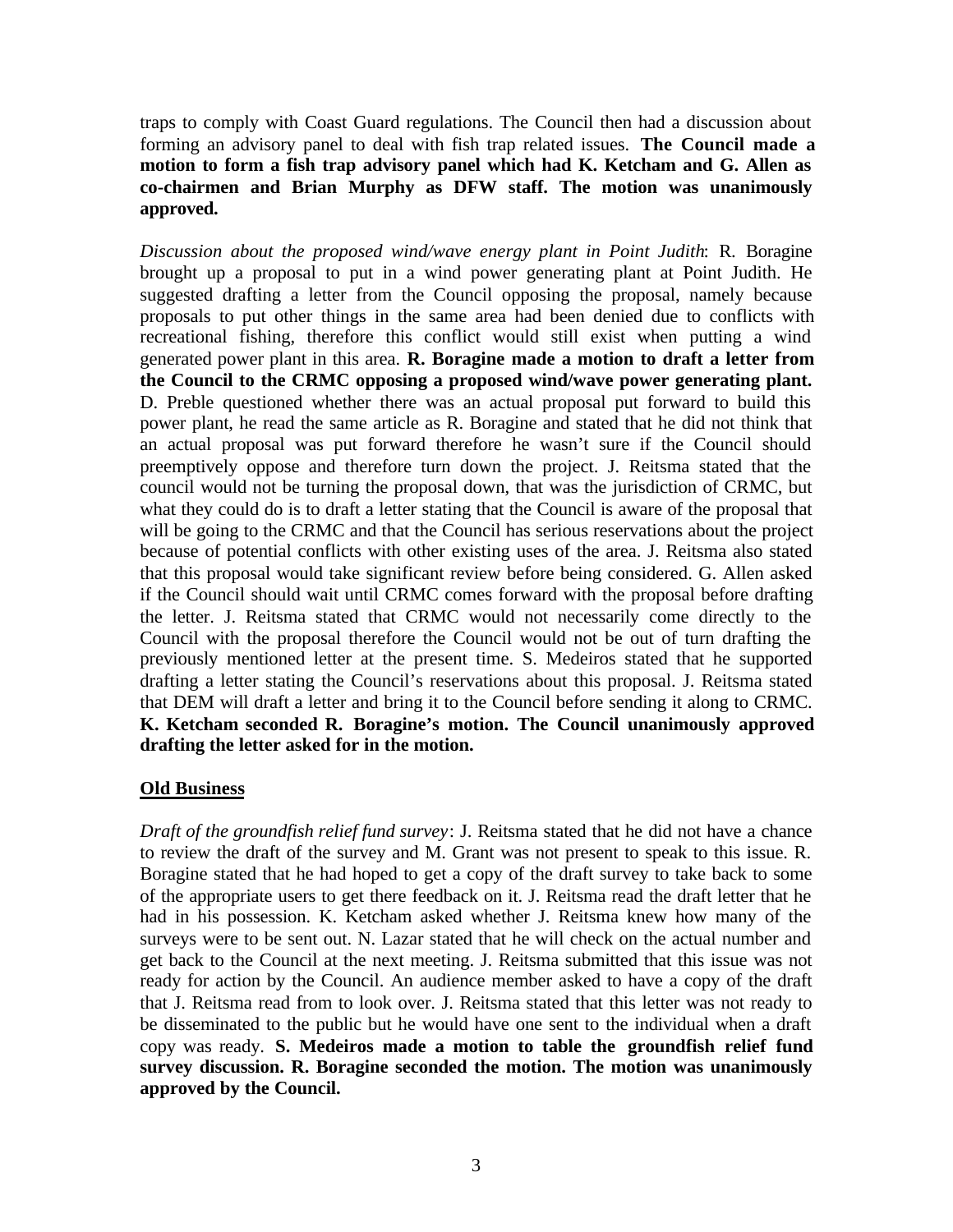*Draft of the dockside sale of marine species policy document*: J. Reitsma stated that he did not have the document for distribution at the present time and B. Ballou was not present to discuss this item. He went on to state that the policy had not changed much from that which was previously discussed. J. Reitsma stated that R. Boragine had brought up the issue of a hasset, this had been discussed with J. Mullen of DOH and he strongly felt that this was not an issue in this instance and there was nothing standing in the way of, under certain circumstances, the ability to sell fish at the docks. R. Boragine stated that J. Mullen was wrong about not needing a hasset plan to sell fish at the docks. D. Preble asked when the document was going to be available. J. Reitsma stated that he could have it for distribution by the next day. An audience member stated that many people in the industry had gone out and purchased the appropriate licenses and were just waiting to see the policy document so that they could begin to sell fish at the docks. They were all under the impression that they were going to get this document on that evening and now they were being told to wait again. An audience member identifying himself as an attorney requested a copy of the policy when it was ready so that he may review it and provide comments from his clients. K. Ketcham stated that anyone who has a federal license is required to sell their product to a federally licensed dealer and also anyone selling their product on the dock had to sell their product to the final consumer. J. Reitsma stated that the species which were able to be sold dockside were given out at the last meeting, therefore people should have a good idea of what they can and can't sell. J. Reitsma stated that he was aware of the fact that the policy document has taken a long time to be issued and he stated that he was sensitive to this concern and he was also aware that the Council needed to see exactly what the document says and he was trying to balance these two concerns while addressing both of them. **A motion was made to defer this topic until the next Council meeting. This was seconded and unanimously approved by the Council.**

# **Other Business**

*Report on ASMFC meeting week:* N. Lazar presented the various motions and proposals from the June ASMFC meeting week, which were in a document he had handed out prior to the meeting. N. Lazar stated that the ASMFC approved the winter flounder Amendment due for public hearing in RI on July 30 at 6:00 pm in Jamestown. He continued that the Commission approved an 8.8 million pound quota for dogfish for 2003, approved all states regulations relative to striped bass, and proposed an increase of the lobster pots escape vent. A question was addressed about the ASMFC's motion relative to the escape vent which was clarified by members of the Council. The increase in the escape vent is a proposed regulation as part of Amendment II due for public hearing in fall 2003. N. Lazar also stated that ASMFC approved Chris Brown and Doug MacPherson to the scup/black sea bass advisory panel and ASMFC also approved Doug MacPherson to the summer flounder advisory panel.

*Providence River dredging Q and A:* D. Goulet gave a synopsis of the Providence River dredging project describing the monitoring taking place, where the dredge material was being dumped, the water quality certifications that had to be adhered to, and the different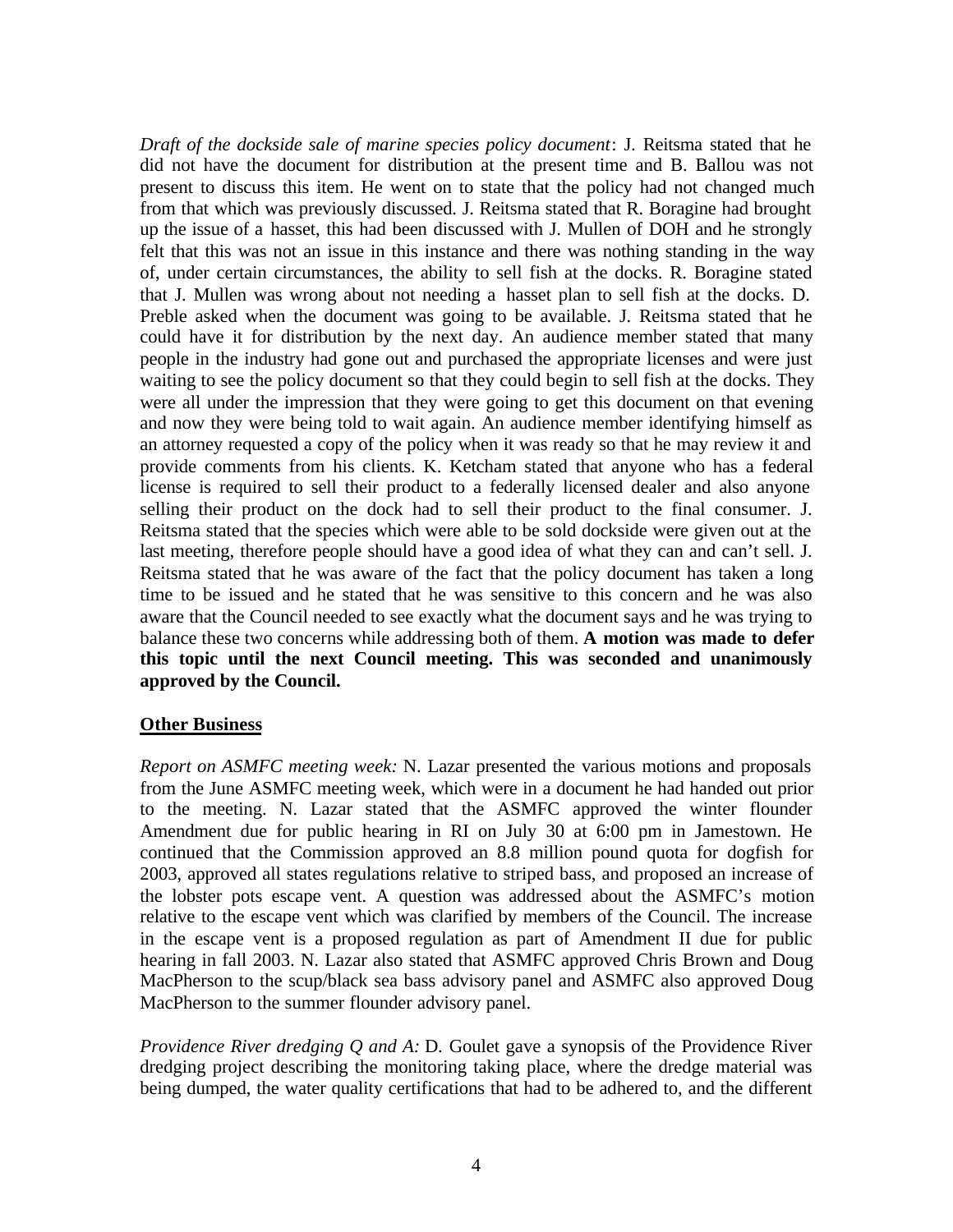constituents which were being tested for. He then entertained questions from the Council and audience. An audience member asked about the monitoring programs. D. Goulet stated that there were two different monitoring programs, one that is ongoing directly at the dredge site which is part of the water quality certification. The second monitoring program takes place at the dump site and is conducted by EPA because it is in federal waters. The same audience member went on to ask about specific constituents being test for, namely mercury and PCBs, and D. Goulet stated that these are not being tested for. They were tested for on the actual sediment but were not being tested for in the water. D. Goulet invited the audience members to come and observe the dredging process, implying that there was not much sediment being released into a plume. A question was asked about the material that was being dumped whether it was suitable to be used on land. D. Goulet stated that yes this material was suitable for use on land but that it was not economically feasible to move all of this material from the dredge site and truck it to different areas which is why it was being dumped offshore. K. Ketcham asked whether the ships dumping the material offshore were monitored by "black boxes" to prove that they were actually going to the specified dump site before offloading their material. D. Goulet stated that there was monitoring using a GPS system as well as an observer on the boats. K. Ketcham asked if it was possible to review the report of this monitoring. An audience member stated that he had attempted to go and get a copy of the trip report which he was told was public record and was not able to obtain a copy. D. Goulet offered his business card to the audience member and asked him to contact him directly and he would receive a copy of the trip monitoring report. J. Reitsma asked whether there were any more questions or comments from those who fish on the Bay. J. King stated that he has noticed near Conimicut Light that the water was more cloudy at the present time than at this same time of the previous year, before the dredging began. D. Goulet stated that it was difficult to tell between the dredging water quality issues and other water quality problems which are occurring in the Bay, for instance the numerous beach closings which are currently occurring in the same area mentioned by J. King. R. Boragine turned the comment by D. Goulet back to him stating that he wondered if the beach closings and things of this nature were potentially caused by the dredging. D. Goulet stated that because of the monitoring, he could state exactly what the dredging process was contributing to the water column. He felt that while turbidity of the water column was being affected by the dredging process it was minimal and hard to differentiate from other causes of turbidity in the water column. J. Reitsma asked D. Goulet to bring the possibility posed by J. King that the dredging is effecting turbitdity to CRMC and also to bring it to the attention of the monitoring team. D. Goulet stated he would. J. Reitsma asked both D. Goulet and R. Gagnon if it was possible to provide an open channel of contact for instances where a problem is noticed by a fisherman so that they may call and voice there concerns when the problem occurs. D. Goulet stated that people could contact him or R. Gagnon and said it would be beneficial if they were contacted as soon as possible after the problem (i.e. short dumping) occurs. It was suggested to hold a separate meeting to discuss the various concerns about what is and what is not being monitored for during the water quality monitoring program. R. Boragine stated that he disagreed with the comment that the dump area was a more economically viable way to get rid of dredge material because the area they chose was an important area for fish and he also stated that the turbidity problem is a major one due to the unique nature of Narragansett